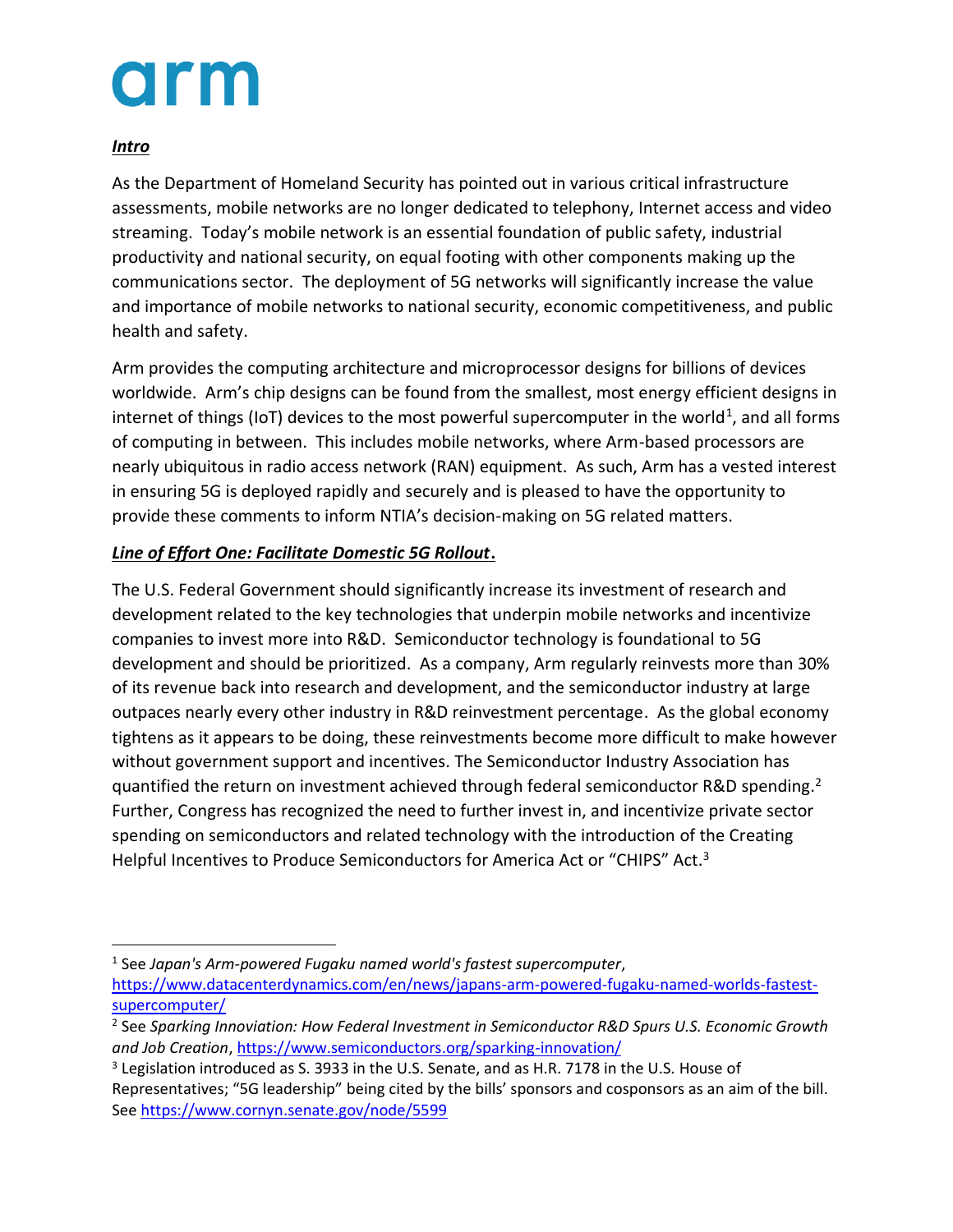The U.S. should also prioritize making additional spectrum, in particular mid- and lowerfrequency spectrum available for mobile networks. This spectrum will be essential in providing broader coverage that cannot be achieved with higher frequency, particularly millimeter-wave spectrum. While a mix of low-, mid-, and high- frequency spectrum will be essential for 5G, the U.S. should prioritize working with incumbent users of sub-6GHz spectrum to ensure the U.S. keeps up with other countries making spectrum available in those frequencies for 5G service.

The U.S. also needs to streamline broadband infrastructure siting processes. With a more robust network and need to place more equipment in closer proximity for 5G networks, broadband equipment citing issues that have frustrated deployments of previous generations of mobile technology will be exacerbated as 5G is rolled out. This is an issue that must be prioritized at the Federal level by Congress and the Administration to ensure 5G networks can be more efficiently and rapidly deployed without unnecessary delays.

### *Line of Effort Two: Assess Risks to and Identify Core Security Principles of 5G Infrastructure.*

The U.S. has a number of existing entities and approaches to assess and manage security risks of 5G infrastructure. In particular, the Cybersecurity and Infrastructure Security Agency within the Department of Homeland Security has expertise and existing relationships with industry stakeholder to coordinate security across the communications sector. Updates to guidance documents, such as CISA's National Infrastructure Protection Plan, and the Communications' Sector Specific Plan can address new and changing security challenges while building on the key principles and well-defined roles of all stakeholders from the public and private sectors.

The March 2019 Prague 5G Security Conference Principles also provide a thorough collection of principles and policy, technology and security proposals to address 5G security.<sup>4</sup> Further, it has resulted in a working group of countries the U.S. can coordinate and work with to ensure common approach to 5G security are established and leveraged among like-minded allies.

### *Line of Effort Three: Address Risks to U.S. Economic and National Security during Development and Deployment of 5G Infrastructure Worldwide.*

It is hard to predict the type or extent of economic impacts the deployment of 5G will bring. The emergence and growth of the app and sharing economy from 4G was unexpected and unprecedented. The 5G era, however, has the potential to create even more innovation and economic growth due to the significant differences in the network itself. Whereas 4G and all the predecessor wireless technologies were developed for the number of mobile and smart phones that would be connected to the network, 5G is being developed and architected to

<sup>4</sup> See [https://www.vlada.cz/en/media-centrum/aktualne/prague-5g-security-conference-announced](https://www.vlada.cz/en/media-centrum/aktualne/prague-5g-security-conference-announced-series-of-recommendations-the-prague-proposals-173422/)[series-of-recommendations-the-prague-proposals-173422/](https://www.vlada.cz/en/media-centrum/aktualne/prague-5g-security-conference-announced-series-of-recommendations-the-prague-proposals-173422/)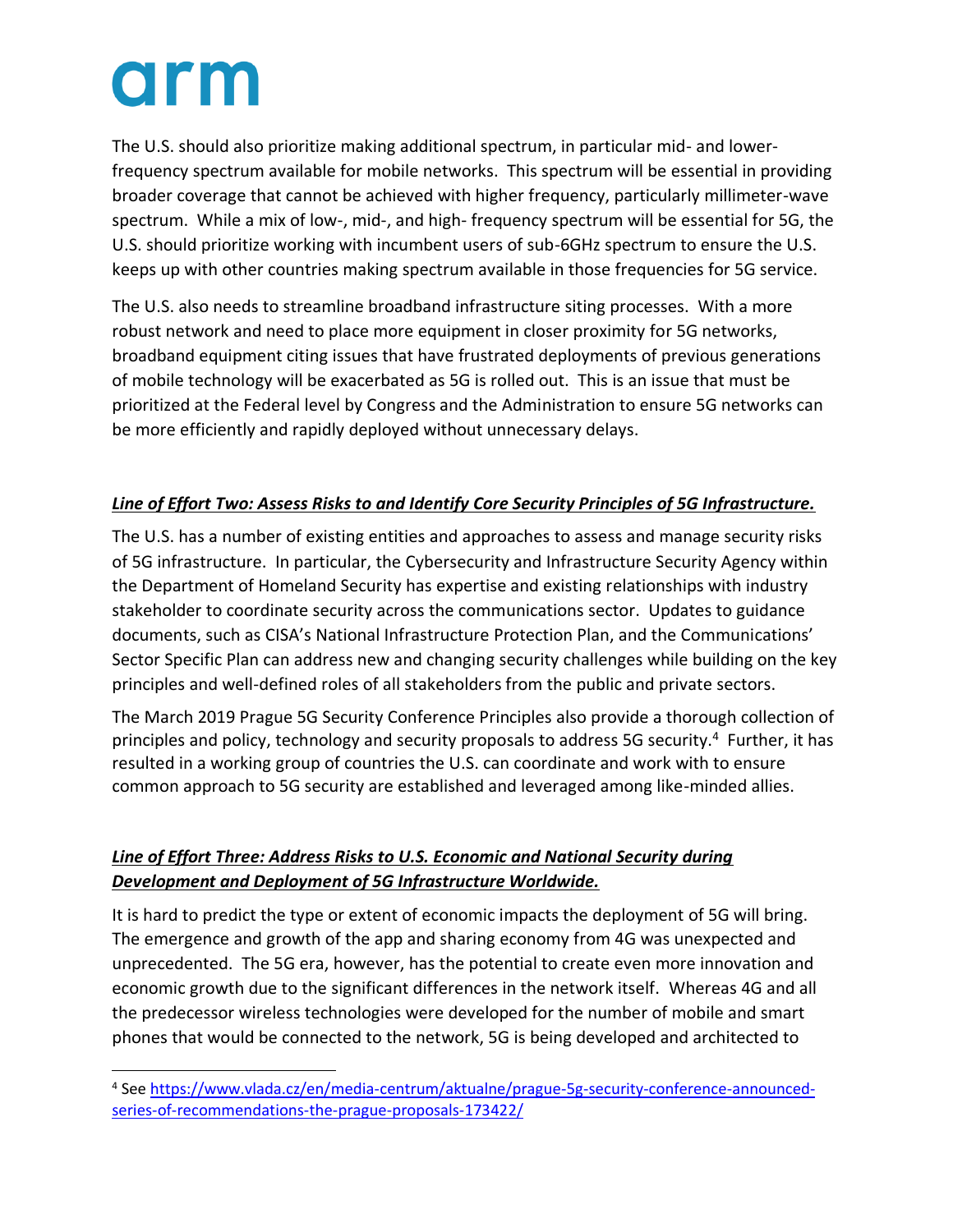connect an exponentially larger number of "things". This will allow entire industries to be connected and automated, creating opportunity to drive efficiency in processes and work environments never before thought possible.

The maturation of 5G alone is not driving this, but also IoT and advancements in machine learning and artificial intelligence. The combination of these will allow connected computing to happen in more places, bringing new efficiencies and innovations to more sectors. Economic opportunities will likely come in three areas:

1) diversity of network supply chain – the US and others are looking at alternative mobile network architectures that could change the mobile network equipment market to be more open and interoperable. This could create opportunities for US companies to be more competitive in supplying mobile network hardware and software.

2) new and fully realized uses – as 4G brought wider utilization and growth of social media, and spawned creation of platforms like ride sharing, 5G will almost certainly create new, yet to be conceived of companies and markets.

3) automation - through a combination of the ability to easily connect machines over 5G networks, as well as other advances in technology, manufacturing and other production capabilities will be able to more easily be automated. This could alter incentives for certain manufacturing to be done overseas due to labor costs, safety concerns, or other human factors, and result in increased production in the U.S.

To the questions of vendor diversity, 5G brings the prospect of wider use of 'virtualization', that is using software-based networks. This introduces the possibility of a RAN operating through software sitting on top of basic core equipment. There is very interesting and promising work occurring around this in bodies like 3GPP, O-RAN Alliance, and the Telecom Infra Project. The government should support these efforts, while also recognizing the important role traditional mobile network equipment companies will play in 5G deployment. To do this, it is important to enact policies that promote innovation and experimentation, but do not mandate specific technologies. For example, the government should:

- ensure all technologies can be used in 5G networks but don't mandate specific technologies; remain technology agnostic in supporting 5G deployments
- utilize government procurement as a means to support vendor diversity
- create demo deployments with new technologies on govt facilities like military bases<sup>5</sup>
- ensure government funding supporting 5G deployments (USF, RUS, etc) can utilize all technologies, including new and competitive technologies

<sup>5</sup> For example, projects like this could serve as testbeds: [https://www.defense.gov/Newsroom/Releases/Release/Article/2206761/dod-names-seven](https://www.defense.gov/Newsroom/Releases/Release/Article/2206761/dod-names-seven-installations-as-sites-for-second-round-of-5g-technology-testin/)[installations-as-sites-for-second-round-of-5g-technology-testin/](https://www.defense.gov/Newsroom/Releases/Release/Article/2206761/dod-names-seven-installations-as-sites-for-second-round-of-5g-technology-testin/)